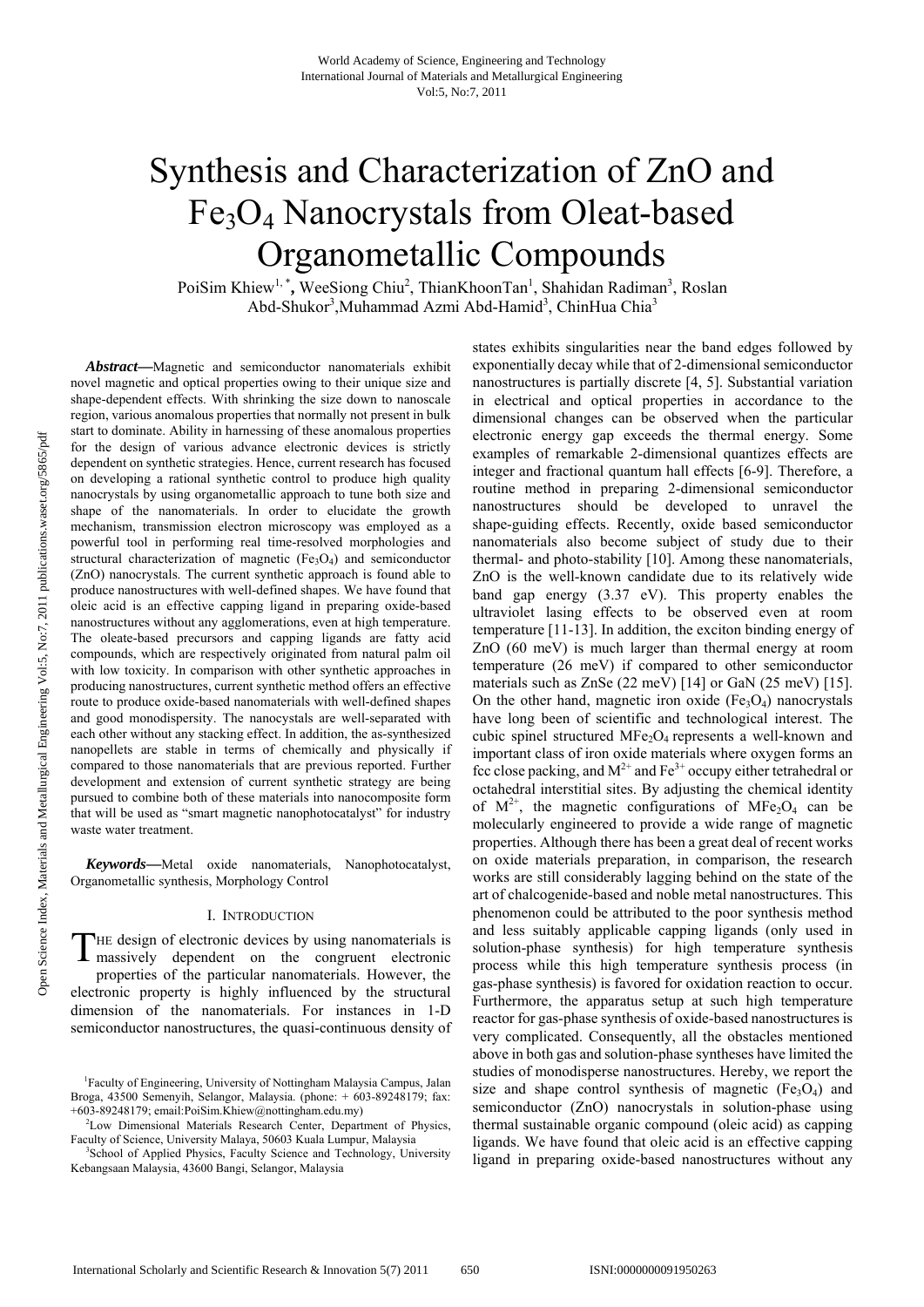agglomerations even at elevated processing temperature. The oleate-based precursors and capping ligands that have been used in the current study are fatty acid compounds, which are originated from natural palm oil with low toxicity. Hence the current synthetic approach offers an inexpensive, safe and facile synthesis route to produce oxide-based nanomaterials with high yield.

## II.EXPERIMENTAL METHODOLOGY

# *A. Synthesis of Fe3O4 Nanocrystals*

The pyrolysis reaction was carried out in a 250 ml four neck flask equipped with a condenser and a heating mantle (Fig. 1). In a typical synthesis, 3 milimol iron oleate precursor and 1.5 milimol oleic acid were dissolved in 40 ml hexadecane. The mixture was heat at 287 $\degree$ C and refluxed for 60 minutes under inert atmosphere. The desired size of the nanocrystals was obtained by manipulating the refluxing time. The reaction was terminated by removing the flask from the mantle and cooled to room temperature by the flowing of Ar gas. Excessive of acetone was added to precipitate nanocrystals follow by dispersing in hexane. The processes of precipitating and dispersing were repeated for three times to purify the nanocrystals. Finally, the nanocrystals were dried in vacuum desiccators overnight.



Fig. 1 Apparatus setup for the synthesis oxide-based nanocrystals

## *B. Synthesis of 2-dimensional ZnO Nanopellets*

The reaction was carried out under aerated argon atmosphere in a 250 ml four-neck flask equipped with a condenser, as shown in Fig. 1 as well. In a typical synthesis, 10 milimol  $Zn(C_{18}H_{33}O_2)$ <sub>2</sub> and 5 milimol oleic acid (C<sub>18</sub>H<sub>34</sub>O<sub>2</sub>, Sigma Aldrich, 99%) were dissolved in 115 ml n-octadecene after being continuously heated at  $85^{\circ}$ C for 1 hour. Afterwards, evacuation for 30 minutes was done repeatedly with mechanical pump to eliminate the oxygen and residual water. Then, the temperature of the mixture was ramped to  $317 \text{ °C}$  with a constant heating rate and refluxed for various durations of time (60 minutes, 90 minutes and 120 minutes). The presence of grey precipitation indicates the formation of ZnO nanopellets. In order to separate the precipitates, excessive amount acetone was added and the precipitate was redispersed in hexane. The processes of precipitating and dispersing were repeated for three times to remove the impurities. Finally, the precipitates were dried in a vacuum desiccator overnight.

## *C. Instrumental Characterization*

The morphology of two-dimensional nanocrystals was characterized by transmission electron microscope (TEM) (Philips CM12 with operation voltage 100 kV). The crystal structures was identify by X-ray diffraction (XRD using Bruker AXS-D8 Advance Diffractometer (scanning rate  $0.01\%$ , Cu-K $\alpha$  radiation and wavelength,  $\lambda = 0.154$  nm). The element analysis was performed by energy dispersion X-ray analysis (EDXA) by using Leo 1450 VPSEM instrument operated with acceleration voltage 15 keV.

# III. RESULTS AND DISCUSSIONS

#### *A. Transmission Electron Micrograph (TEM)*

Many research works have indicated that oleic acid can be used as a versatile ligand/solvent for the synthesis of novel nanocrystals because of the tunable reactivity and relatively high boiling point. A control ramp of temperature promotes the dissolution of the iron oleate precursor. At critical threshold, supersaturation was achieved. The supersaturation was relieved by a fast but short outburst of nucleation to form nucleus. The subsequent growth occurred by depositing the constituent elements onto the seeds of  $Fe<sub>3</sub>O<sub>4</sub>$ . In order to obtain nanocrystals with narrow size distribution, secondary nucleation must be inhibited.



Fig. 2 (a) Low resolution of TEM micrograph of  $Fe<sub>3</sub>O<sub>4</sub>$  nanocrystals prepared with heating duration 60 min (which self-assembled into monolayer) (b) Particles size distribution of the as prepared  $Fe<sub>3</sub>O<sub>4</sub>$ nanocrystals

The decomposition rate of the precursor was adjusted until it is equal or less than the rate at which the constituent elements are deposited to the nucleus seed. Further growth is limited by diffusion of the constituent elements to the nuclei surface, which is a slow and long process. This is agrees with LaMer mechanism that predicts the needed key separation of nucleation and growth in time, which is required for the formation of monodisperse size distribution. Further annealing by refluxing is necessary to trigger atomic diffusion within nanocrystals to allow atoms to adopt correct positions to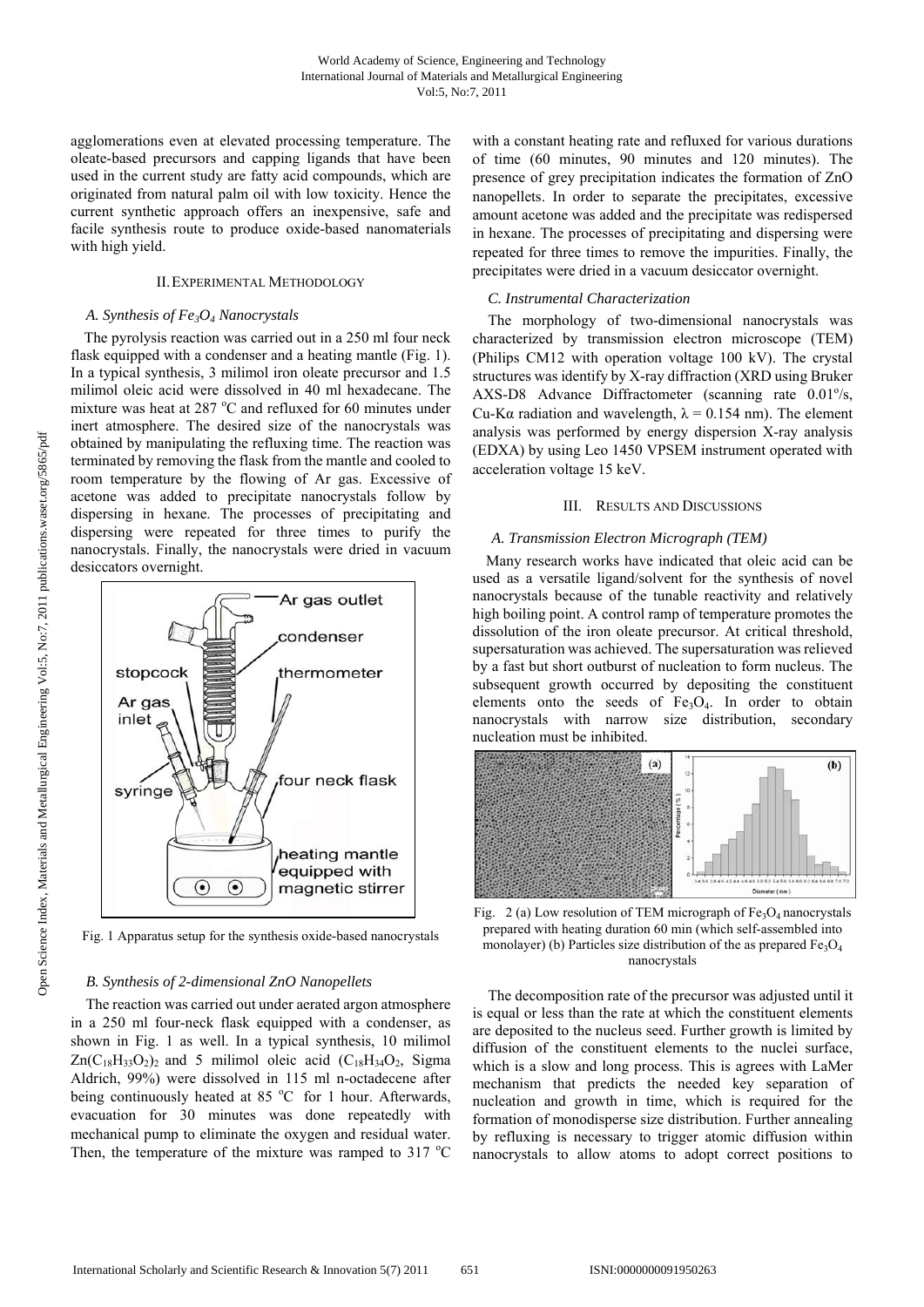develop into crystal lattices. TEM image for sample prepared by heating duration 60 min is shown in Fig. 2(a). These solids resemble the random packing of hard spheres with soft shells (ligands) filling the interstices.The histogram (Fig. 2(b)) shows the size distribution of nanocrystals with mean size and standard deviation of 5.2 nm and 0.8 nm (15.3% of mean value), respectively. By manipulating the refluxing period, the desired size of the nanocrystals can be obtained. It is found that the sizes of nanocrystals increased with reaction time. According to Reiss model, control surface diffusion-limited growth is a key factor in growing monodisperse particles. At the same time, the distribution of nanocrystals is broadened when the heating duration is increased. This is due to the Ostwald ripening process.By controlling the solvent evaporation rate, the nanocrystals can be self-assembled in monolayer (Fig. 2(a)) and triangle "island" in an ordered hexagonal closed-pack superlattices (Fig. 3). In order to obtain monolayer (Fig. 2(a)), the ratio of the volume of hexane to the volume of ethanol is adjusted to 2:1. Such composition allows the nanocrystals to have sufficient time to diffuse into the empty space on the surface of the copper grid. From the TEM micrograph, the darker spots originated from nanocrystals due to the backscattering of electron beams while the white spots that surrounded the nanocrystals are attributed to the oleic acid that passivated the surface of the nanocrystals. This space allowed the penetration of electron beam. Oleic acids have played a very important role by providing a stearic barrier to avoid the nanocrystals from aggregating. Some of the nanocrystals look "darker" due to the enhancement of electron diffraction contrast caused by different orientations of lattice fragments with respect to the electron beam.In order to increase the solvent evaporation rate, the volume ratio of hexane to ethanol is adjusted to 8:2. The self-assembly of nanocrystals exist in a bi-layer form where the second layer is positioned in the interstices of the previous layer (Fig. 3.). Therefore, by increasing of the evaporation rate, it will lead to a condition which the nanocrystals do have not enough time to fully diffused and deposited on the surface of the copper grid directly. Hence, major local defects will form since not the entire surface of the copper grid is fully covered by nanocrystals [8]. The locations that individual nanocrystals arrange themselves provide the greatest number of nearest neighbors to maximize attractive forces within the hexagonal close-packed structures. These attractive forces arise from Van der Waal's and dipolar magnetic interaction among the nanocrystals that provide the most stable state [9].



Fig. 3 Triangle "island" of  $Fe<sub>3</sub>O<sub>4</sub>$  nanocrystals, ordered in hexagonal closed-pack superlattices

TEM micrograph of ZnO crystals annealed at 317  $^{\circ}$ C for 60 minutes is shown in Fig. 4. The average edge length is between 30 nm – 120 nm. Typically, the crystals exist in two-dimensional pellets with irregular shapes. The surfaces of the nanopellets are rough and stacked with many primary grains, which could be attributed to incomplete atomic diffusion. The densities of small primary grains for some of the nanopellets are high along their edges if compared their centers, as can be seen in TEM micrograph.



Fig. 4. TEM micrograph (magnification 35000 x) of ZnO nanopellets annealed at 317 °C for 60 minutes

In comparison with report by Yoshida et al. who utilized the water-soluble tetrasulfonated metallophthalocyanines (TSPsMs where  $M = Zn^{2+}$ ,  $Al^{3+}$ ,  $Si^{4+}$ ) as capping ligands to synthesis two-dimensional ZnO nanopellets [34], the as-prepared ZnO nanopellets were found to have thickness around 1 μm. This could be attributed to the "bridging effect" of TSPsMs that allows the further growth of new ZnO disk planes on it and this "bridging effect" subsequently causes the stacking disks structure to be observed. The as-synthesized ZnO nanopellets in this study by using oleic acid as capping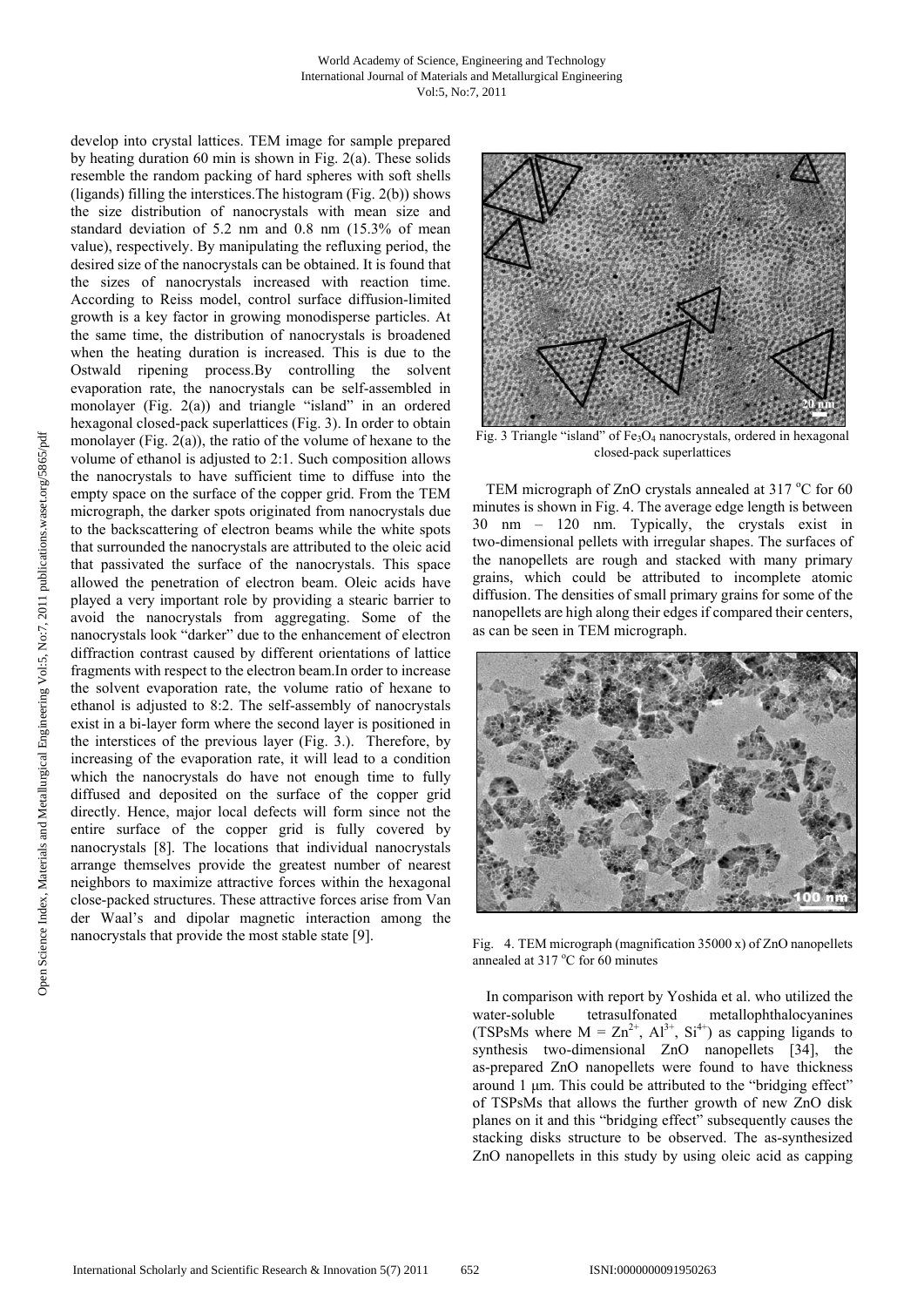#### World Academy of Science, Engineering and Technology International Journal of Materials and Metallurgical Engineering Vol:5, No:7, 2011

ligands on the other hand is found manage to tune the nanopellets with thickness less than or equals to 10 nm which is much thinner. The growth of the primary nuclei along c-axis is inhibited due to the adsorption of oleic acid to the corresponding surface of the growing crystal, where no "bridging effect" has been observed as oleic acid provides greater stearic hindrances to inhibit the deposition of new plane on the initial disk plane. There are many research reports have indicated that oleic acid, which functions as coordinating agent can selectively bind on the specific crystal face(s) and regulate the growth and orientation of the surfaces kinetically [37-40]. Detailed studies by Wang et al. revealed that ZnO are highly polarized materials with chemically active  $\text{Zn}^{2+}$  terminated ZnO (0001) polar surface while the  $O^2$  terminated (000 $\bar{\text{}}$ ) polar surface is inert [41]. Therefore, the negative charge alkyl chain  $((C_{18}H_{33}O_2))$  of oleic acid was found strongly bound on the highly polarized  $Zn^{2+}$  surface. As a result, further crystal growths occurred via continuous deposition of constituent element  $\text{Zn}^{2+}$  along a-axis and b-axis rather than c-axis. Hence, the primary ZnO crystals exist in two-dimensional thin pellet form with higher grain density along the edge of the crystal rather than that of the center (Fig. 4).Further increasing the duration of annealing to 90 minutes caused nanopellets to exist in well-defined shapes with flat edges (Fig. 5). This sample has shown "shape distribution" with the presence of both triangular and hexagonal nanopellets. The edge length of this sample falls within the range of  $40 \text{ nm} - 125 \text{ nm}$ , which is larger compare to the sample that were being annealed for 60 minutes. The densities of the primary grains on the edges of the nanopellets become lower and this could be attributed to the complete atomic diffusion process.



Fig. 5 TEM micrograph (magnification 35000 x) of ZnO nanopellets annealed at 317 °C for 90 minutes

Prolong annealing duration have triggered the tendency in minimizing the overall surface energy by promoting atomic diffusion, which subsequently decreased the surface area of the primary grains [42-44]. The primary grains along the edges of the individual crystal were highly unstable due to the low atomic packing density. The morphologies obtained from the 90 minutes sample were believed to provide higher energy areas that promoted grain boundary formation.

After the sample is exposed to a finite cumulative period of annealing for 90 minutes, the thermal energy absorbed had sufficiently triggered the surface atomic migration, followed by reorganization of the atom into the correct positions where the crystal lattices were formed. Subsequent thermal annealing caused the coalescence of small grains. These aggregates were separated by the grain boundaries on the surface as the result of thermally activated mass transport process. With prolonged annealing, the coalescence among the grain boundaries induced the emergence of the strong texturing surface. The sintering effect of the grains can also be observed from Fig. 5(a), which has shown rather smoother surfaces along the grain boundaries. This phenomenon is well-correlated with molecular dynamics simulations reported by Zhu et al. [45]. The effects of annealing duration on the shape of nanopellets was investigated by performing high magnification TEM imaging in order to observe the surface morphology on the selected ZnO nanopellets. As can be seen in Fig. 6 (a), the ZnO nanopellets are triangle in shapes with flat equilateral edge. Apparently, the truncated edge is also observed along each corner of the triangular nanopellet (highlighted in Fig. 6 (a)). Fig. 6 (b) indicates one of the "diamond shape" nanopellets with improved truncated edges.



Fig. 6 Fig. 1. Shape evolution of 2-D ZnO nanopellets annealed for 90 minutes  $((a)$  and  $(b)$ ) and 120 minutes  $((c)$  and  $(d)$ ).  $(a)$  The highlighted circles indicate the truncated edges for a triangle nanopellet. (b) Diamond shape nanopellet with two truncated edges. (c) and (d) show the formation of a hole at the center of hexagonal nanopellets to form "ring structure" due to the etching effects of oleic acid

These improved truncated edges could be attributed to the surface energy reduction of the crystalline lattices due to the reason that the sharpening corner is highly unstable and requiring large amount of energy to retain its form [46]. From the perspective of advance technological applications, these truncated edges are believed to greatly and beneficially affect the absorption and scattering of light, which subsequently offer a new route for producing two-dimensional ZnO nanostructures with optimize plasmon resonance properties that is highly potential to be applied in molecular detection and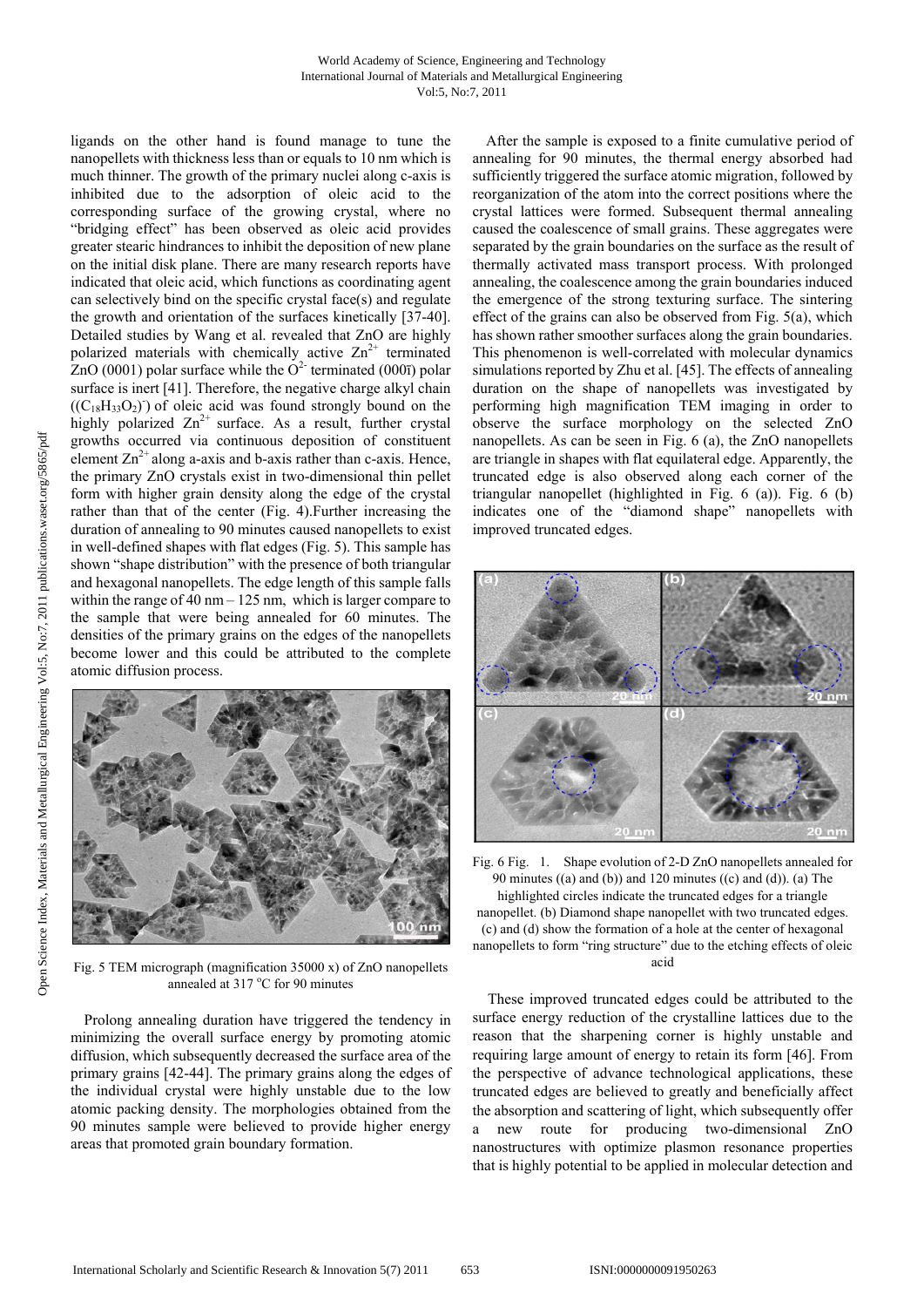spectroscopy [47].

# *B. X-ray Diffraction (XRD)*

The XRD pattern of the  $Fe<sub>3</sub>O<sub>4</sub>$  nanocrystals is shown in Fig. 7. All the peaks are matched with standard sample (JCPDF: 72-2303). The nanocrystals exist in face-centre-cubic phases (with space group *Fd*-3*m*) internal structure. No peaks from impurities are observed and the spectrum shows the characteristics of finite size broadening effect in all reflections.



Fig. 7 XRD pattern of  $Fe<sub>3</sub>O<sub>4</sub>$  nanocrystals ( $\bullet$  is the standard diffraction peak)

The XRD pattern of ZnO annealed for 60 minutes and 90 minutes was shown in Fig. 8. All the peaks can be indexed to that of the standard ZnO with hexagonal wurtzite crystal structures (with space group *P63mc*) [48]. Meanwhile, no diffraction peaks from other impurities have been observed. This implies that all the  $Zn(C_{18}H_{33}O_2)$  are fully decomposed into ZnO. Both samples shown in Fig. 8 merely consist of wurtzite crystal structures without any presence of zinc blende structures. This is because wurzite structure configuration has the Madelung constant 0.2 %, which is larger than that of zinc blende. Thus, the strong ionic compound likes ZnO favors for wurzite structures unless high pressure is applied [49-51].We have performed the d-spacing calculations by choosing the most dominant peak (hkl plane  $= 101$ ) to determine the purities of the samples. Based on Bragg's equation (  $d_{101} = n\lambda / 2 \sin \theta$ ), the calculated d-spacing,  $d_{101}$  for the samples annealed for 60 minutes and 90 minutes is 2.49 Å and 2.47 Å respectively. These values are comparable with that of the standard hexagonal phase crystalline structure, as can be calculated from equation 1[52]:

$$
d_{201} = \frac{a}{\sqrt{\frac{4}{3}(h^2 + hk + k^2) + l^2 \left(\frac{a^2}{c^2}\right)}}\tag{1}
$$

According to powder diffraction pattern, the reflective intensities from all the peaks are proportional to annealing duration. This implies that higher annealing treatment had improved the atomic ordering. Thermal energy activation that triggered the internal atomic diffusion to the correct position assists in developing a well-orientated crystal lattice [53].



Fig. 8 XRD pattern of ZnO nanopellets annealed at (a) 60 minutes and (b) 90 minutes ( $\bullet$  is the standard diffraction pattern)

These are well-correlated with TEM micrograph in Fig. 5 where majority of the nanopellets have well-defined shapes with flat edges if compared to the sample that was annealed for 60 minutes (Fig. 4). No phase transitions occur, even though after persistent annealing for 120 minutes was carried out except the increase in the intensity for each peak. In addition, no agglomerations or phase disruptions were observed for the samples although the drying and dispersing process were repeated for 3 times. Explicitly, both of these observations indicate that the nanopellets are more physically and chemically stable if compared to that being reported in the literature [35].

# IV. CONCLUSION

Magnetic (Fe<sub>3</sub>O<sub>4</sub>) nanocrystals and semiconductor (ZnO) nanopellets have been successfully prepared by using palm-oil based compound (oleic acid) in non-hydrolytic phase via control thermal pyrolysis of organometalic compound. The current synthetic approach produces nanostructures with well-defined shapes. Furthermore, this method offers a safe and simple route for the synthesis of 2-dimensional nanopellets with high yield. Further development and extension of current synthetic strategy are being pursued to combine both of these materials into nanocomposite form that will be use as "smart magnetic nanophotocatalyst" for industry waste water treatment.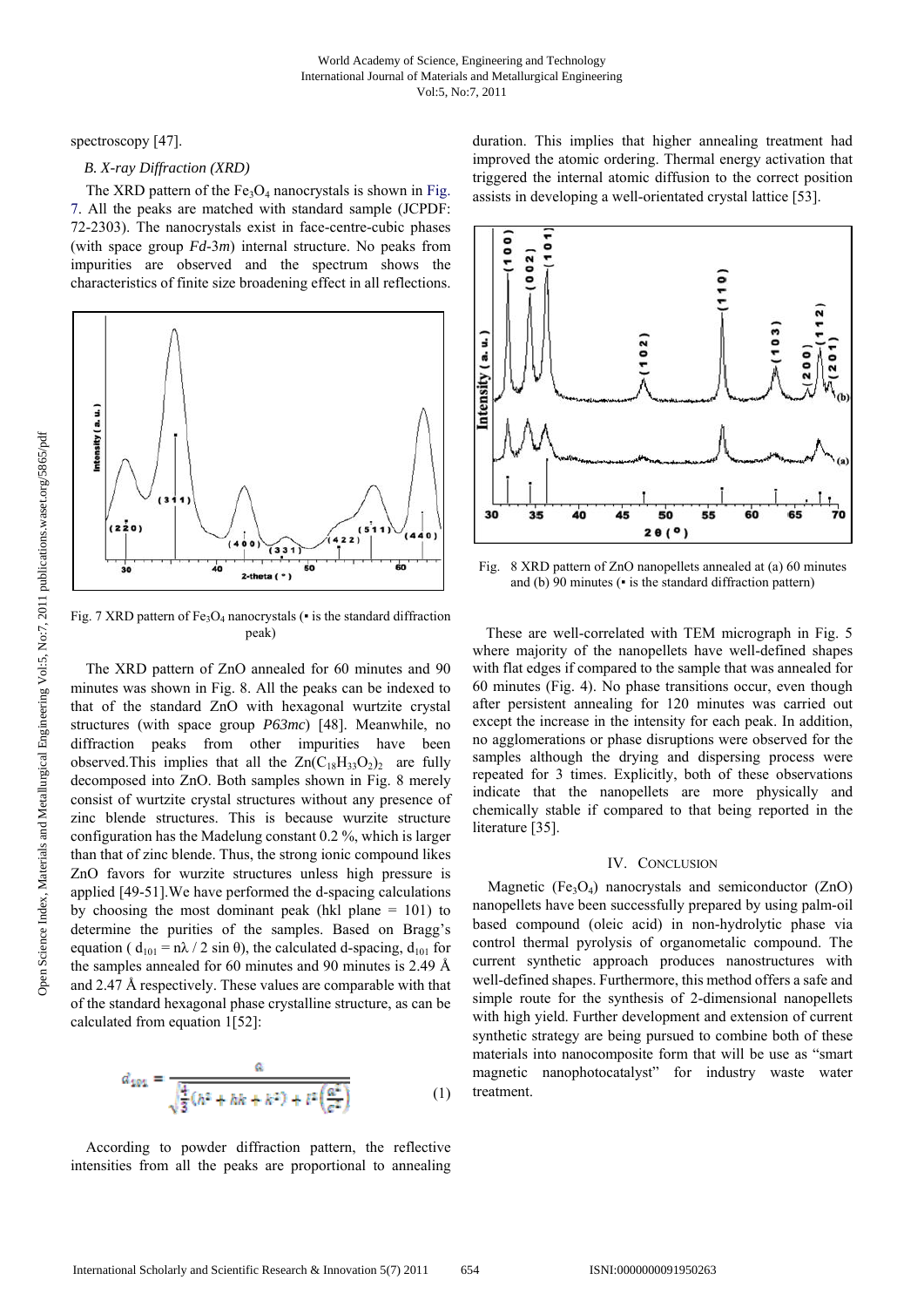#### **REFERENCES**

- [1] Wang, J., Gudiksen, M.S., Duan, X., Cui, Y., Lieber, C.M., (2001) "Highly polarized photoluminescence and photodetection from single indium phosphide nanowires", Science, 293, 1455–1457.
- [2] Zhong, Z., Qian, F., Wang, D., Lieber, C.M., (2003) "Synthesis of p-type gallium nitride nanowires for electronic and photonic nanodevices", Nanoletters, 3 (3), 343–346.
- [3] Hahm, J., Lieber, C.M., (2004) "Direct ultrasensitive electrical detection of DNA and DNA sequence variations using nanowire nanosensors", Nanoletters, 4 (1), 51–54.
- Alivisatos, A.P., (1996) "Semiconductor clusters, nanocrystals, and quantum dots", Science, 271, 933–937.
- [5] Burda, C., Chen, X., Narayanan, R., El-Sayed, M.A., (2005) "Chemistry and properties of nanocrystals of different shapes", Chem. Rev., 105, 1025–1102.
- [6] Zhitenev, N.B., Fulton, T.A., Yacob, A., Hess, H.F., Pfeiffer, L.N., West, K.W., (2000) "Imaging of localized electronic states in the quantum Hall regime", Nature, 404, 473–476.
- [7] Suen, Y.W., Engel, L.W., Santos, M.B., Shayegan, M., Tsui D.C., (1992) "Observation of a  $\gamma$ <sup>1</sup>/<sub>2</sub> = 1/2 fractional quantum Hall state in a double-layer electron system", Phys. Rev. Lett., 68, 1379–1382.
- [8] Stormer, H.L., (1998) "Fractional quantum Hall effect today", Solid State Commun., 107, 617–620.
- [9] Stormer, H.L., Du, R.R., Kang, W., Tsui, D.C., Peeiffer, L.N., Baldwin, K.W., West, K.W., (1994) "The fractional quantum Hall effect in a new light", Semicond. Sci. Technol., 9, 1853–1858.
- [10] Wang, Z.L., (2004) "Nanostructures of zinc oxide", Mater. Today, 7 (6), 26–33.
- [11] Cao, H., Xu, J.Y., Zhang, D.Z., Chang, S.H., Ho, S.T., Seelig, E.W., Liu, X., Chang, R.P.H., (2000) "Spatial confinement of laser light in active random media", Phys. Rev. Lett., 84, 5584–5587.
- [12] Bagnall, D.M., Chen, Y.F., Zhu, Z., Yao, T., Koyama, S., Shen, M.Y., Goto, T., (1997) "Optically pumped lasing of ZnO at room temperature", Appl. Phys. Lett., 70, 2032–2230.
- [13] Yu, P., Tang, Z.K., Wong, K.L., Kawasaki, M., Ohtomo, A., Koinuma, H., Segawa, Y., (1998) "Room-temperature gain spectra and lasing in microcrystalline ZnO thin films", J. Cryst. Growth, 184/185, 601–604.
- [14] Kayamura, Y., (1988) "Quantum-size effects of interacting electrons and holes in semiconductor microcrystals with spherical shape", Phys. Rev. B, 38, 9797–9805.
- [15] Wegscheider, W., Pfeiffer, L.N., Dignam, M.M., Pinczuk, A. W., West, K., McCall, S.L., Hull, R., (1993) "Lasing from excitons in quantum wires", Phys. Rev. Lett., 71, 4071–4074.
- [16] Garcia, M.A., Merino, J.M., Pinel, E.F., Quesada, A., Venta, J., Gonzalez, M.L.R., Castro, G.R., Crespo, P., Llopis, J., G-Calbet, J.M., Hernando, A., (2007) "Magnetic properties of ZnO nanoparticles", Nanoletters, 7, 1489–1494.
- [17] Huang, M.H., Mao, S., Feick, H., Yan, H., Wu, Y., Kind, H., Weber, E., Russo, R., Yang, P., (2001) "Room-temperature ultraviolet nanowire nanolasers", Science, 292, 1879–1897.
- [18] Wang, X., Song, J., Liu, J., Wang, Z.L., (2007) "Direct-current nanogenerator driven by ultrasonic waves", Science, 316, 102–105.
- [19] Yang, P., (2005) "The chemistry and physics of semiconductor nanowires", Mater. Res. Bull., 30, 85–91.
- [20] Greene, L.E., Law, M., Tan, D.H., Montano, M., Goldberger, J., Somorjai, G., Yang P., (2005) "General route to vertical ZnO nanowire arrays using textured ZnO seeds", Nanoletters, 5 (7), 1231–1236.
- [21] Shen, G., Cho, J.H., Yoo, J.K., Yi, G.C., Lee, C.J., (2005) "Synthesis and optical properties of S-doped ZnO nanostructures: nanonails and nanowires", J. Phys. Chem. B, 109, 5491–5496.
- [22] Garti, N., Aserin, A., Tiunova, I., Fanun, M., (2000) "A DSC study ofwater behavior inwaterin-oil microemulsions stabilized by sucrose esters and butanol", Colloid Surf. A, 170, 1–18.
- [23] Khiew, P.S., Huang, N.M., Radiman, S., Ahmad, M.S., (2004) "Synthesis of NiS nanoparticles using a sugar–ester nonionicwater-in-oil microemulsion", Mater. Lett., 58, 516–521.
- [24] Khiew, P.S., Radiman, S., Huang, N.M., Ahmad, M.S., (2005) "Preparation and characterization of ZnS nanoparticles synthesized from chitosan laurate micellar solution", Mater. Lett., 59, 989–993.
- [25] Huang, N.M., Radiman, S., Khiew, P.S., Laggner, P., Kan, C.S., (2004) "In situ templating of PbS nanorods in reverse hexagonal liquid crystal", Colloids Surf. A, 247, 55–60.
- [26] Khiew, P.S., Radiman, S., Huang, N.M., Ahmad, M.S., (2004) "Synthesis and characterization of copper sulfide nanoparticles in hexagonal phase lyotropic liquid crystal", J. Cryst. Growth, 268, 227–237.
- [27] Khiew, P.S., Radiman, S., Huang, N.M., Ahmad, M.S., (2003) "Studies on the growth and characterization of CdS and PbS nanoparticles using sugar–ester nonionic water-in-oil microemulsion", J. Cryst. Growth, 254, 235–243.
- [28] Khiew, P.S., Radiman, S., Huang, N.M., Ahmad, M.S., (2004) "In situ polymerization of conducting polyaniline in bicontinuous cubic phase of lyotropic liquid crystal", Colloids Surf. A-Physicochem. Eng. Asp., 247, 35–40.
- [29] Huang, N.M., Kan, C.S., Khiew, P.S., Radiman, S., (2004) "Single w/o microemulsion templating of CdS nanoparticles", J. Mater. Sci., 39, 2411–2415.
- [30] Khiew, P.S., Huang, N.M., Radiman, S., Ahmad, M.S., (2004) "Synthesis of NiS nanoparticles using a sugar–ester nonionicwater-in-oil microemulsion", Mater. Lett., 58, 762-767.
- [31] Chiu, W. S., Khiew, P. S., Isa, D., Cloke, M., Radiman, S., Abd-Shukor, R., Abdullah, M. H., Huang, N. M. (2008) "Synthesis of two-dimensional ZnO nanopellets by pyrolysis of zinc oleate" Chem. Eng. J., 142(3), 337-343.
- [32] Hirano, S., Masuya, K., Kuwabara, M., (2004) "Multi-nucleation-based formation of oriented zinc oxide microcrystals and films in aqueous solutions", J. Phys. Chem. B, 108, 4576–4578.
- [33] Kuo, C.L., Kuo, T.J., Huang, M.H., (2005) "Hydrothermal synthesis of ZnO microspheres and hexagonal microrods with sheetlike and platelike nanostructures", J. Phys. Chem. B, 109 (43), 20115–20121.
- [34] Yoshida, T., Tochimoto, M., Schlettwein, D., Wohrle, D., Sugiura, T., Minoura, H., (1999) "Self-assembly of zinc oxide thin films modified with tetrasulfonated metallophthalocyanines by one-step electrodeposition", Chem. Mater., 11, 2657–2667.
- [35] Pinna, N., Weiss, K., Kongehl, H.S., Vogel, W., Urban, J., Pileni, M.P., (2001) "Triangular CdS nanocrystals: synthesis, characterization, and stability", Langmuir, 17, 7982–7987.
- [36] Fons, P., Tampo, H., Kolobov, A.V., Ohkubo, M., Niki, S., Tominaga, J., Carboni, R., Boscherini, F., Friedrich, S., (2006) "Direct observation of nitrogen location in molecular beam epitaxy grown nitrogen-doped ZnO", Phys. Rev. Lett., 96, 045504–045505.
- [37] Chiu, W.S., Radiman, S., Abdullah, M.H., Khiew, P.S., Huang, N.M., Abd-Shukor, R., (2007) "One pot synthesis of monodisperse Fe3O4 nanocrystals by pyrolysis reaction of organometallic compound", Mater. Chem. Phys., 106, 231–235.
- [38] Peng, X., (2003) "Mechanisms for the shape-control and shape-evolution of colloidal semiconductor nanocrystals", Adv. Mater., 15 (5), 459–463.
- [39] Yu, W.W., Wang, Y.A., Peng, X., (2003) "Formation and stability of size-, shape-, and structure-controlled CdTe nanocrystals: ligand effects on monomers and nanocrystals", Chem. Mater., 15, 4300–4308.
- [40] Yu, W.W., Peng, X., (2002) "Formation of high-quality CdS and other II–VI semiconductor nanocrystals in noncoordinating solvents: tunable reactivity of monomers", Angew. Chem. Int. Ed., 41 (13), 2368–2371.
- [41] Wang, Z.L., Kong, X.Y., Zuo, J.M., (2003) "Induced growth of asymmetric nanocantilever arrays on polar surfaces', Phys. Rev. Lett., 91 (18), 185502–185505.
- [42] Chiu, W.S., Radiman, S., Abd-Shukor, R., Abdullah, M.H., Khiew, P.S., (2008) "Tunable coercivity of CoFe2O4 nanoparticles via thermal annealing treatment", J. Alloy Comp., 459, 291–297.
- [43] Bovin, J.O., Wallember, R.L., Smith, D., (1985) "Imaging of atomic clouds outside the surfaces of gold crystals by electron microscopy", Nature, 317, 47–49.
- [44] Iijima, S., Ichihashi, H., (1986) "Structural instability of ultrafine particles of metals", Phys. Rev. Lett., 56, 616–619.
- [45] Zhu, H., Averback R.S., (1996) "Sintering processes of two nanoparticles: a study by molecular dynamics simulations", Philos. Magn. Lett., 73,  $27 - 33$
- [46] Wiley, B.J., Im, S.H., Li, Z.Y., McLellan, J., Siekkinen, A., Xia, Y., (2006) "Maneuvering the surface plasmon resonance of silver nanostructures through shape-controlled synthesis", J. Phys. Chem. B, 110, 15666–15675.
- [47] Kelly, K.L., Corondo, E., Zhao, L.L., Sxhatz, G.C., (2003) "The optical properties of metal nanoparticles: the influence of size, shape, and dielectric environment", J. Phys. Chem. B, 107, 668–677.
- [48] Joint Committee for Powder Diffraction Society (JCPDS), Powder Diffraction Database, pattern: 36-1451.